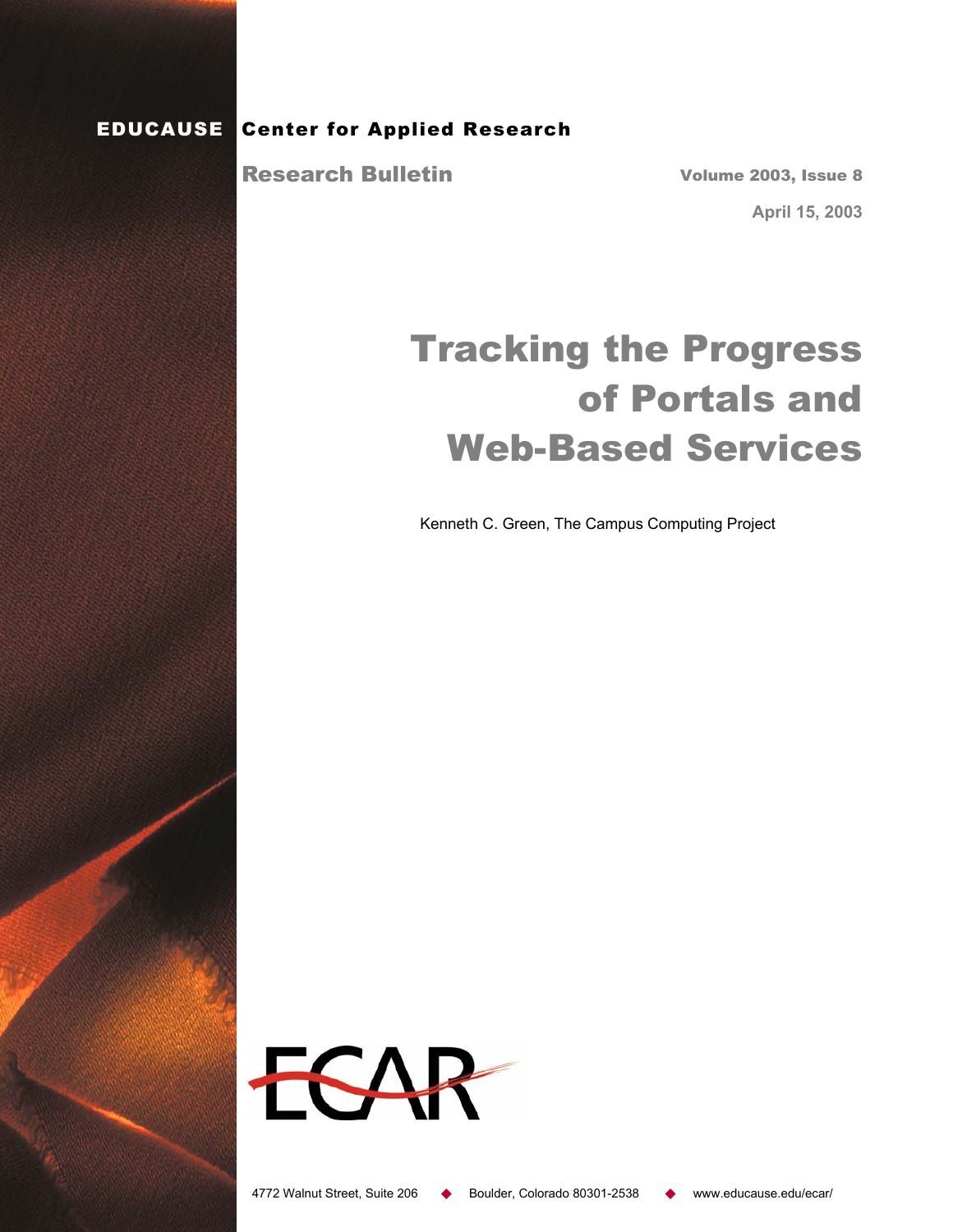### **Overview**

In the campus community as elsewhere, technology accelerates both the potential for innovation as well as the pace of innovation. Some new technologies (such as wireless networks) move quickly across the campus community. Others, because of cost, scope, and complexity (and also, perhaps, because of organizational politics and personnel issues) take longer to define, develop, and deploy.

How, then, should we assess the arrival and progress of Web portals and Web-based services in the campus community? Without question, the deployment of portals and Web-based services (such as online and portal-based registration, fee payment, library resources, course content, and related campus services) is a complex and demanding information technology initiative. The implementation process involves a large number of institutional participants and campus offices, including administrative services, student services, information technology, academic departments, and the library, among others. Some observers characterize the process as one that involves a dozen or more campus offices, hundreds of people, and thousands of requirements. Portal development (or deployment, if the portal technology is purchased from a commercial firm) also requires campus officials to share both a vision for the portal as well as data and resources that will populate the portal.

By many accounts, the first campus portal services were offered by commercial firms.<sup>1</sup> Most cite the Campus Pipeline press release at the 1998 CAUSE Conference in Seattle as the first formal announcement of institutional portal services specifically developed for higher education. The years following that announcement have been filled with much discussion and debate, on campus and at conferences, focused on portal definitions, technology standards, student and faculty services in and on the portal, planning and implementation strategies, integration with campus information systems, and the merits of "build versus buy."

To date, the "data" informing these discussions have been limited to either institutional case studies—often interesting and informative, but frequently the unique experience of one college or university—or the aggregated experience of a particular portal provider's clients. Missing from both the campus discussions and the conference presentations have been hard data, covering all sectors of higher education, to track both the deployment of campus portals and the availability of a wide range of institutional services on campus Web sites. This Research Bulletin draws on the 2002 Campus Computing Survey<sup>2</sup> to profile the status of portal deployment and Web-based services at American colleges and universities. The survey data are based on the responses of CIOs and other senior campus IT officials at more than 630 two- and four-year public and private colleges and universities across the United States.

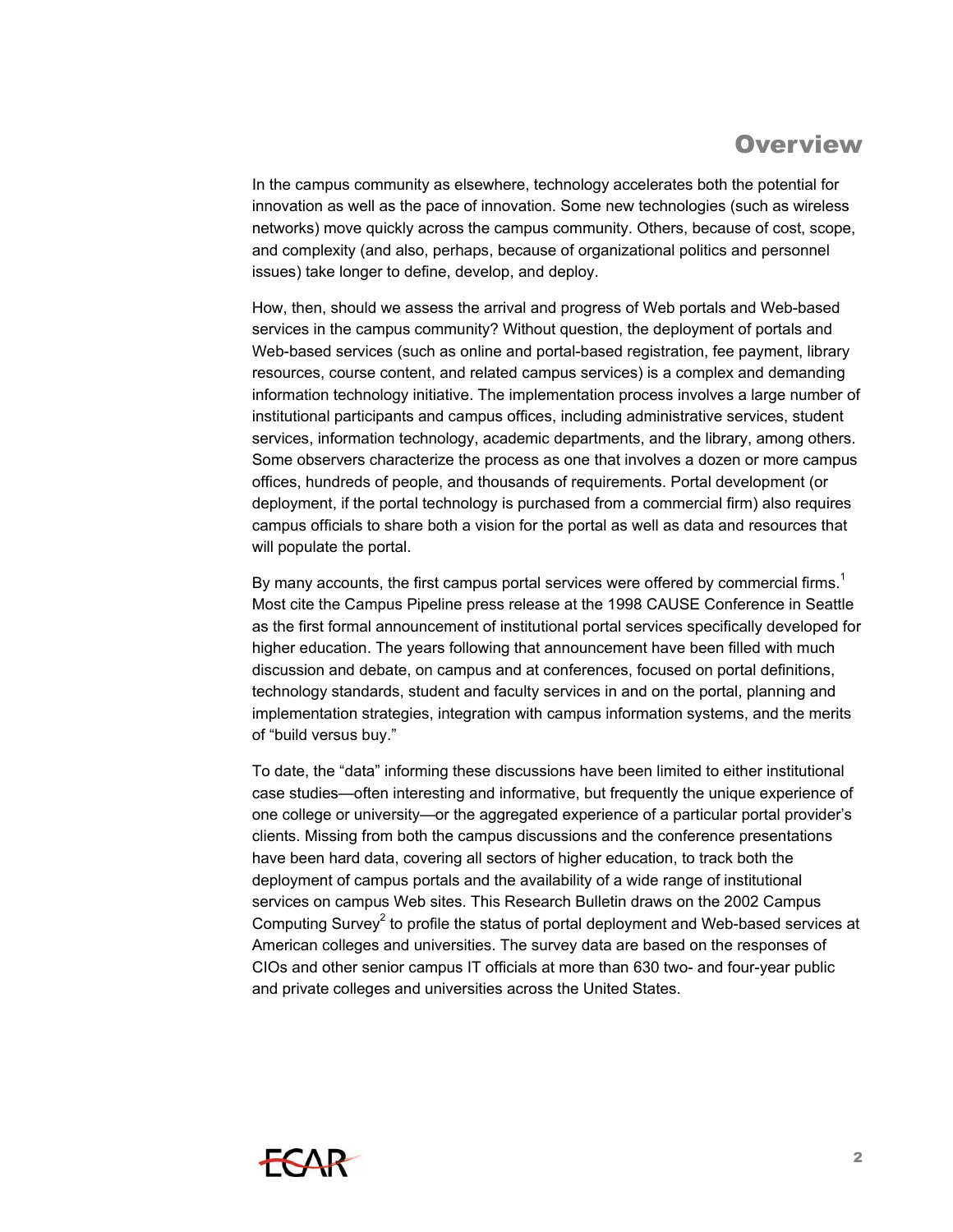# Highlights of Campus Portals Progress

The 2002 Campus Computing Survey data provide a wealth of information about campus portal development, portal planning, the relationship between Web services and portal development, and overall gains in Web-based services.

#### Profile of Campus Portals

American colleges and universities are making real progress in developing and deploying campus Web portals. One-fifth (21 percent) of the campuses participating in the 2002 Campus Computing Survey reported that they had a "single/initial sign-on campus portal" up and functioning as of fall 2002; another fifth (20 percent) reported that their campus portals were "under development" or being installed in the 2002–2003 academic year. Just under one-third (30 percent) indicated that portal issues are now "under review/discussion" at their institutions; only 29 percent of campuses indicated no portal planning or related portal activity. Interestingly, while dramatic differences often appear on IT deployment issues across sectors, the 2002 survey data reveal that the portal "deployment gap" is just 11 percentage points—from a high of 28 percent in public universities to a low of 17 percent in private four-year colleges<sup>3</sup> (see Figure 1).



 **Figure 1. Campus Portal Deployment (percentage by campus sectors, 2002)** 

As noted above, the campus conversation about the role and value of Web portals began in late 1998. Consequently, the summer 2002 survey data documenting portal deployment suggest that Web portals are making the transition from an abstract concept to a real institutional service. The speed at which campuses have developed and deployed portals—some homegrown, others acquired from commercial providers—is striking. Between fall 1998 and fall 2003, approximately two-fifths of U.S. colleges and

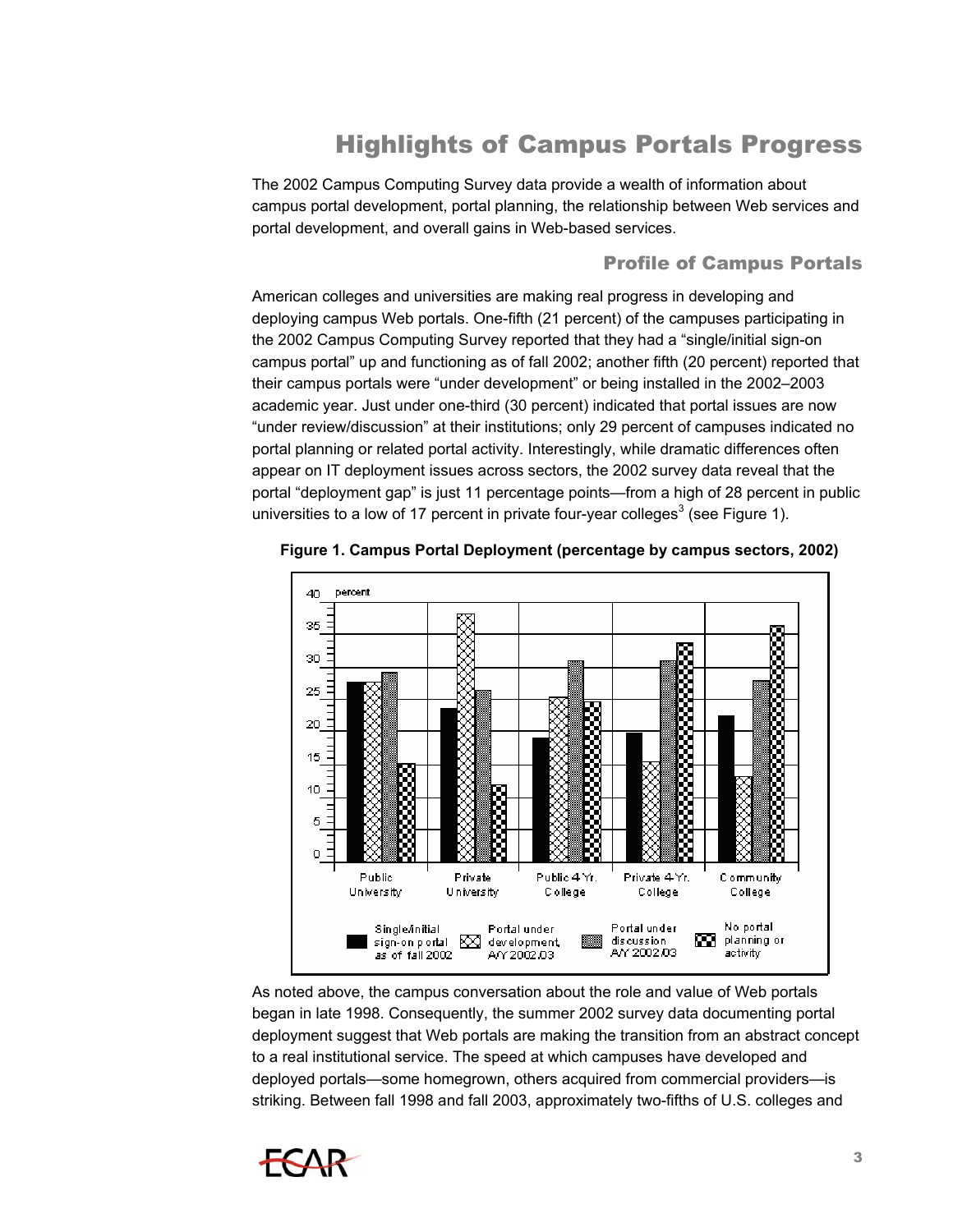universities will have deployed portals, reflecting a diffusion of campus portals in almost "Internet time"—moving from zero to forty (percent) in just five years.

#### Planning for Portal Services

Other data from the 2002 Campus Computing Survey confirm the campus commitment to Web portals. For example, one-fourth (25 percent) of the campuses participating in the 2002 survey reported a strategic plan for portal services, up from 21 percent in 2001 and 12 percent in 2000. Another third (33 percent) are now developing portal plans, compared to 30 percent in 2001. Compared to other sectors, public and private universities are more likely to have strategic plans for portal services (see Figure 2). Additionally, campus officials now assign a higher institutional priority to portal issues than in the past. Survey respondents, typically campus CIOs or other senior computing officers, rated "providing a campus portal for Web-based student services" at 5.5 on a 1 to 7 scale (1=not important, 7=very important), up from 5.3 in 2001 and 5.2 in 2000. The largest gains in portal priorities occurred among public four-year colleges, rising from a rating of 5.2 in 2000 to 5.7 in 2002, and in community colleges, rising from 4.7 to 5.2 during the same period.

**Figure 2. Campuses Reporting Strategic Plans for Portal Services, 2000–2002 (percentage by campus sectors, 2002)** 



However, even as growing numbers of institutions across all sectors report both operational portals and strategic plans for portal services, the data suggest that portal planning initiatives have not yet been well-integrated into the overall IT strategic planning effort on most campuses. For example, more than two-thirds (71 percent) of respondents reported strategic plans for information technology, while only one-fourth (25 percent) reported a strategic plan for campus portal services. Although the gap

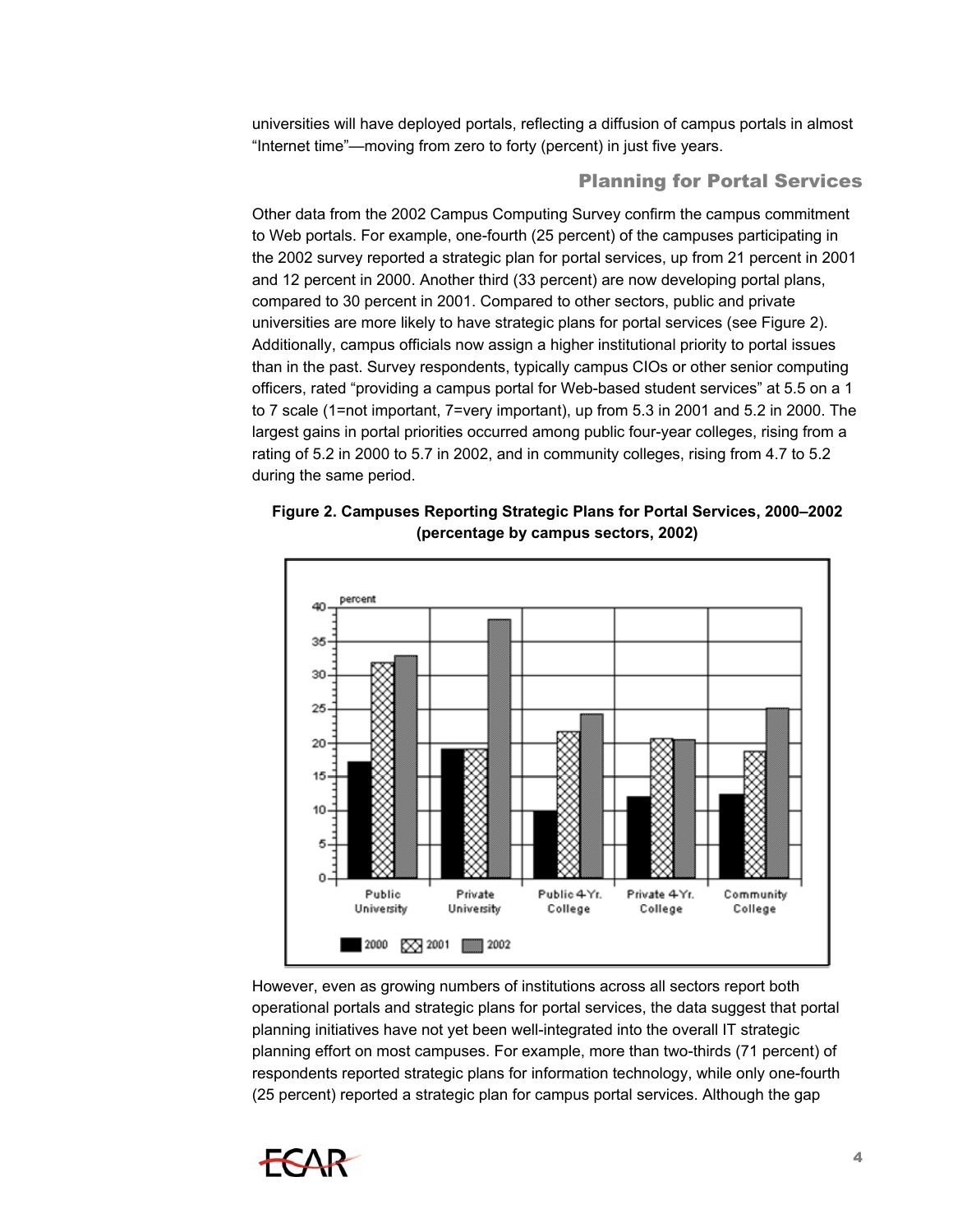between campus IT plans and plans for portal services is large across all sectors (see Figure 3), it is greatest in public four-year institutions (76 percent versus 24 percent). The gap is smallest in private universities (68 percent versus 39 percent).



**Figure 3. IT Planning, Portal Planning, and Portal Deployment, 2002 (percentage by campus sectors, 2002)** 

# Highlights of Web-Based Services Progress

The 2002 Campus Computing Survey data show continuing gains in the availability of Web-based resources and services (see Figure 4). For example, the percentage of campuses offering online course registration and online transcripts more than tripled between 1998 and 2002. The percentage offering online credit fee payment (credit card payment) was up by a factor of seven, from 6 percent in 1998 to 41 percent in 2002. During the same four-year period, the percentage of campuses offering online course reserves more than doubled.

Moreover, the institutional commitment to enhanced Web-based services has not slowed despite recent budget cuts affecting campuses in general and information technology resources in particular.<sup>4</sup> Indeed, between 2001 and 2002, among campuses surveyed, the percentage of institutions able to process online credit card payments is up two-fifths (from 28 to 40 percent), online registration services are up almost a third (from 55 to 71 percent), and course reserves are up an eighth (from 38 to 43 percent).

Although these gains in online campus services are striking, they are less impressive when compared to the experience and expectations of U.S. college students, ages 17 to 57, who come to campus to *learn about* and to *learn with* technology. Their expectations about campus services and Web-services have been fostered by their off-campus,

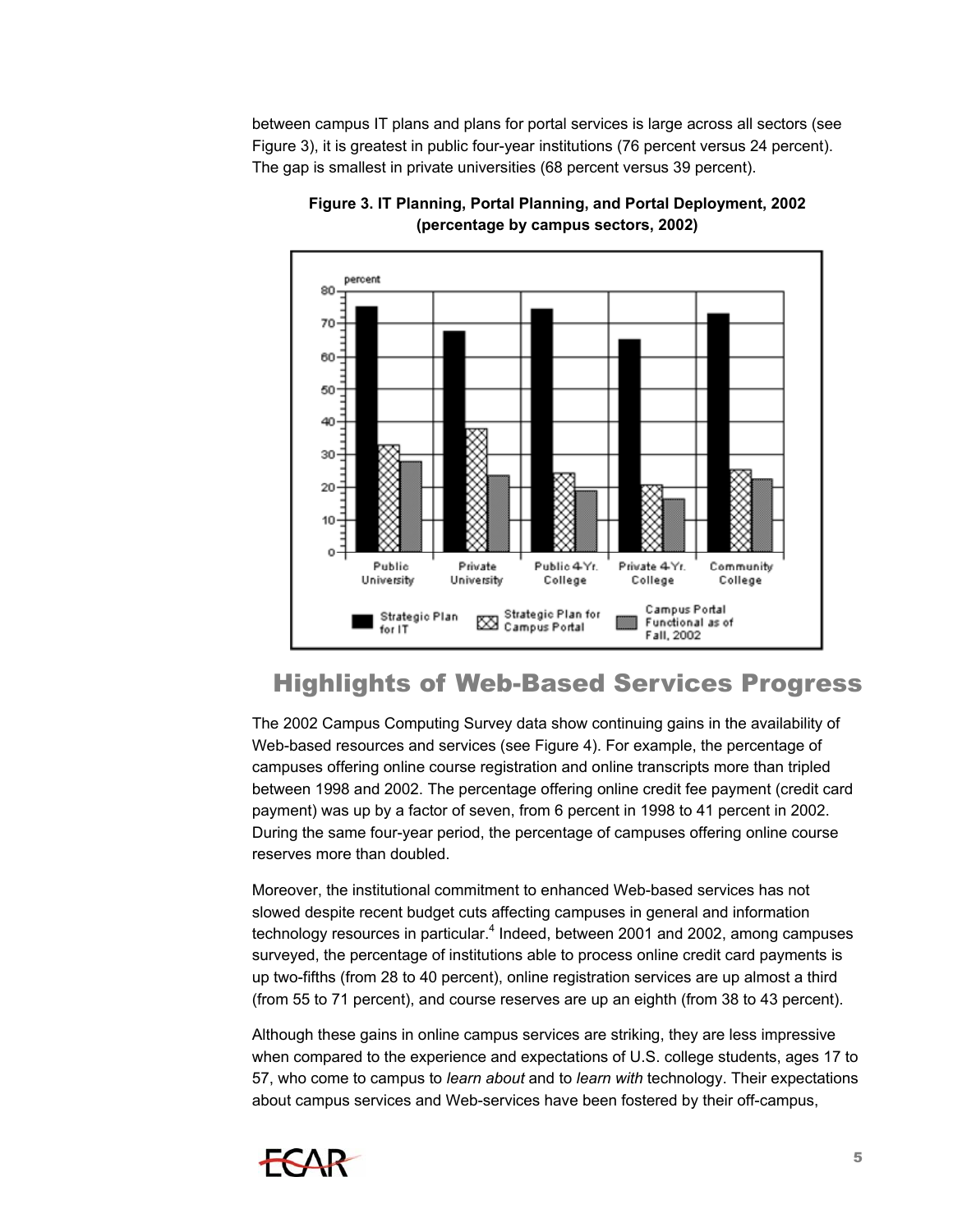online experiences at Amazon.com, Abercrombie, Gap, eFollett, Land's End, Charles Schwab, and other retail Web sites.



**Figure 4. Trends in Online Services, 1998–2002 (percentages)** 

Most college students—full-time undergraduates living on or near campus; commuting students attending metropolitan four-year institutions or community colleges who come to campus once or twice a week; or executive MBA students on campus one or two weekends a month—can easily access information about their bank, credit card, and cell phone accounts on the Web and have come to expect customized Web services and support. Yet these same students often do not have routine access to comparable services—online transcripts, course registration, financial account or financial aid information, among others—from the colleges they attend. Indeed, the Campus Computing survey data suggest that many campus Web sites and online campus services lag well behind the consumer sector.

#### Web Services and Portal Deployment

Given the progress in Web-based services, the question arises as to whether the presence of a campus portal affects the range and scope of online services institutions provide their students. In fact, many campus officials involved in portal planning and deployment describe the process as a catalyst for adding new services and resources to the institutional Web site. However, the data in Table 1 suggest otherwise, indicating that, across all sectors, campuses have moved services to the Web ahead (sometimes well ahead) of portal deployment. For example, while only one-fifth (21 percent) of the survey respondents reported an operational campus portal as of fall 2002, more than two-thirds (71 percent) provided online course registration, three-fifths (59 percent) offered online add-drop services for classes, and two-fifths (43 percent) offered online

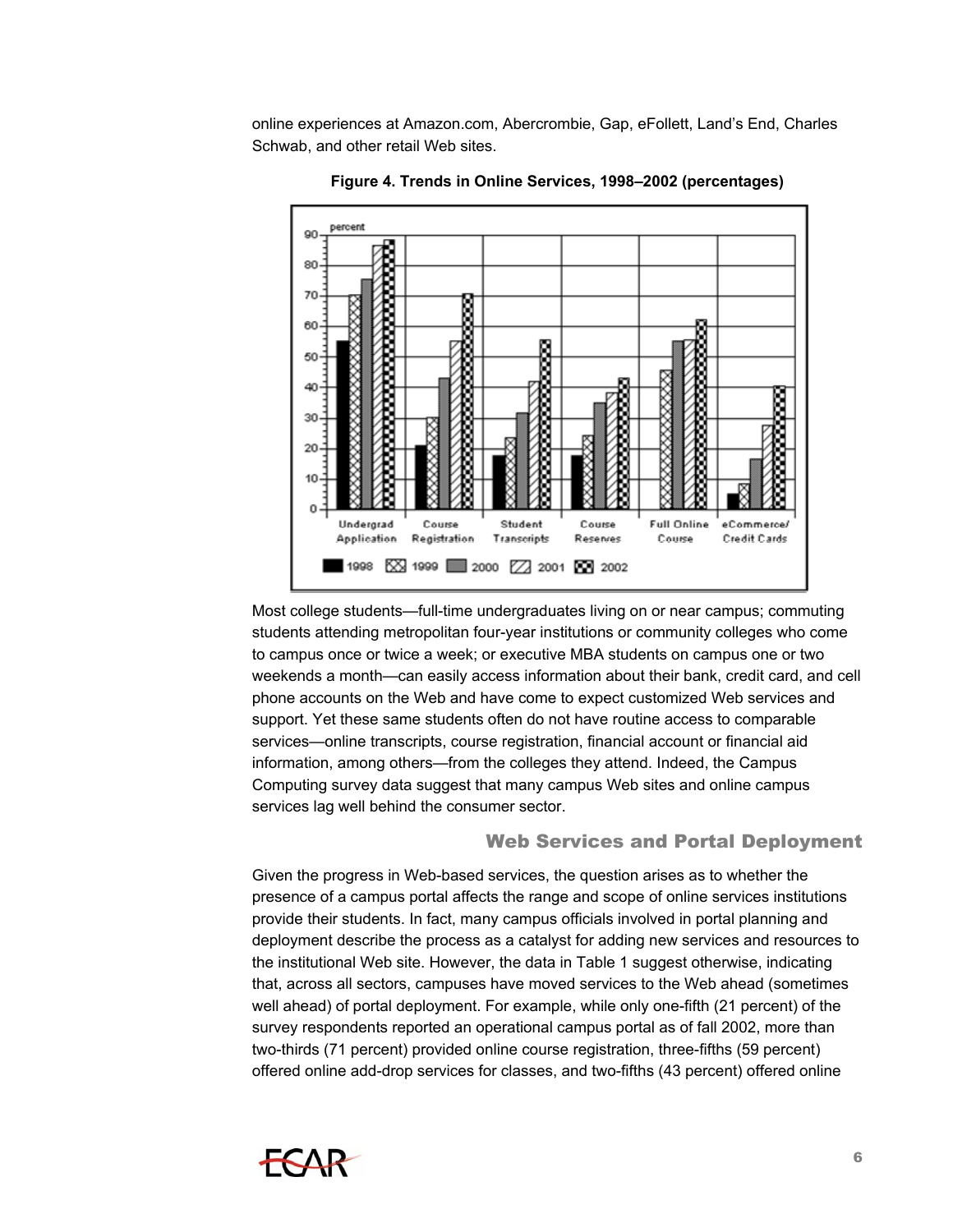course reserves. In fact, statistical analysis shows only very small (positive) correlations between functional portals and the presence of various Web-based services.<sup>5</sup>

|                                                                 | All<br><b>Institutions</b> | <b>Universities</b> |                | <b>Four-Year Colleges</b> |                | <b>Community</b> |
|-----------------------------------------------------------------|----------------------------|---------------------|----------------|---------------------------|----------------|------------------|
|                                                                 |                            | <b>Public</b>       | <b>Private</b> | <b>Public</b>             | <b>Private</b> | <b>Colleges</b>  |
| Number of Institutions                                          | 632                        | 73                  | 34             | 143                       | 227            | 147              |
| <b>Operational Campus Portals (percent)</b>                     |                            |                     |                |                           |                |                  |
| Functional As of Fall 2002                                      | 21                         | 28                  | 24             | 19                        | 20             | 22               |
| <b>Web-Based Campus Services (percent)</b>                      |                            |                     |                |                           |                |                  |
| <b>Core Information Services</b>                                |                            |                     |                |                           |                |                  |
| Undergraduate admissions application                            | 88                         | 99                  | 91             | 90                        | 89             | 80               |
| Financial aid application                                       | 70                         | 85                  | 71             | 72                        | 62             | 72               |
| Current course catalog                                          | 92                         | 100                 | 94             | 92                        | 90             | 93               |
| Program/major/degree requirements                               | 83                         | 85                  | 88             | 87                        | 84             | 76               |
| <b>Course Registration and Payment Services</b>                 |                            |                     |                |                           |                |                  |
| Course registration                                             | 71                         | 92                  | 85             | 79                        | 52             | 80               |
| Course add/drop options                                         | 59                         | 89                  | 65             | 70                        | 41             | 62               |
| E-commerce (such as fee payments)                               | 41                         | 70                  | 47             | 50                        | 24             | 42               |
| Online courses (fully online)                                   | 63                         | 90                  | 56             | 78                        | 36             | 78               |
| <b>Student transcripts</b>                                      | 56                         | 75                  | 74             | 62                        | 41             | 61               |
| <b>Course Content and Library Services</b>                      |                            |                     |                |                           |                |                  |
| Library/card catalog                                            | 88                         | 99                  | 94             | 90                        | 89             | 78               |
| Interlibrary loan services                                      | 71                         | 92                  | 82             | 83                        | 71             | 47               |
| Journals and reference resources                                | 76                         | 95                  | 88             | 82                        | 82             | 54               |
| Course reserves                                                 | 43                         | 74                  | 65             | 50                        | 44             | 18               |
| <b>Technology Resources and Support Services</b>                |                            |                     |                |                           |                |                  |
| IT support resources                                            | 76                         | 99                  | 88             | 83                        | 77             | 53               |
| IT training/tutorials                                           | 56                         | 82                  | 79             | 60                        | 55             | 33               |
| Instructional software                                          | 44                         | 74                  | 65             | 50                        | 41             | 25               |
| <b>Miscellaneous Information Resources and Support Services</b> |                            |                     |                |                           |                |                  |
| Faculty/staff directory                                         | 93                         | 97                  | 94             | 94                        | 91             | 93               |
| Student newspaper                                               | 50                         | 77                  | 77             | 57                        | 47             | 29               |
| Student handbook                                                | 63                         | 80                  | 77             | 70                        | 64             | 44               |
| Athletic event schedule                                         | 82                         | 97                  | 85             | 90                        | 88             | 57               |
| Alumni information/services                                     | 72                         | 89                  | 88             | 85                        | 83             | 31               |
| Press releases/media services                                   | 78                         | 96                  | 94             | 85                        | 83             | 49               |
| Campus book store                                               | 64                         | 71                  | 79             | 73                        | 61             | 56               |
| Personalized student calendar                                   | 20                         | 29                  | 32             | 22                        | 19             | 16               |

**Table 1. Portal Status and Web-Based Services by Sector, Fall 2002** 

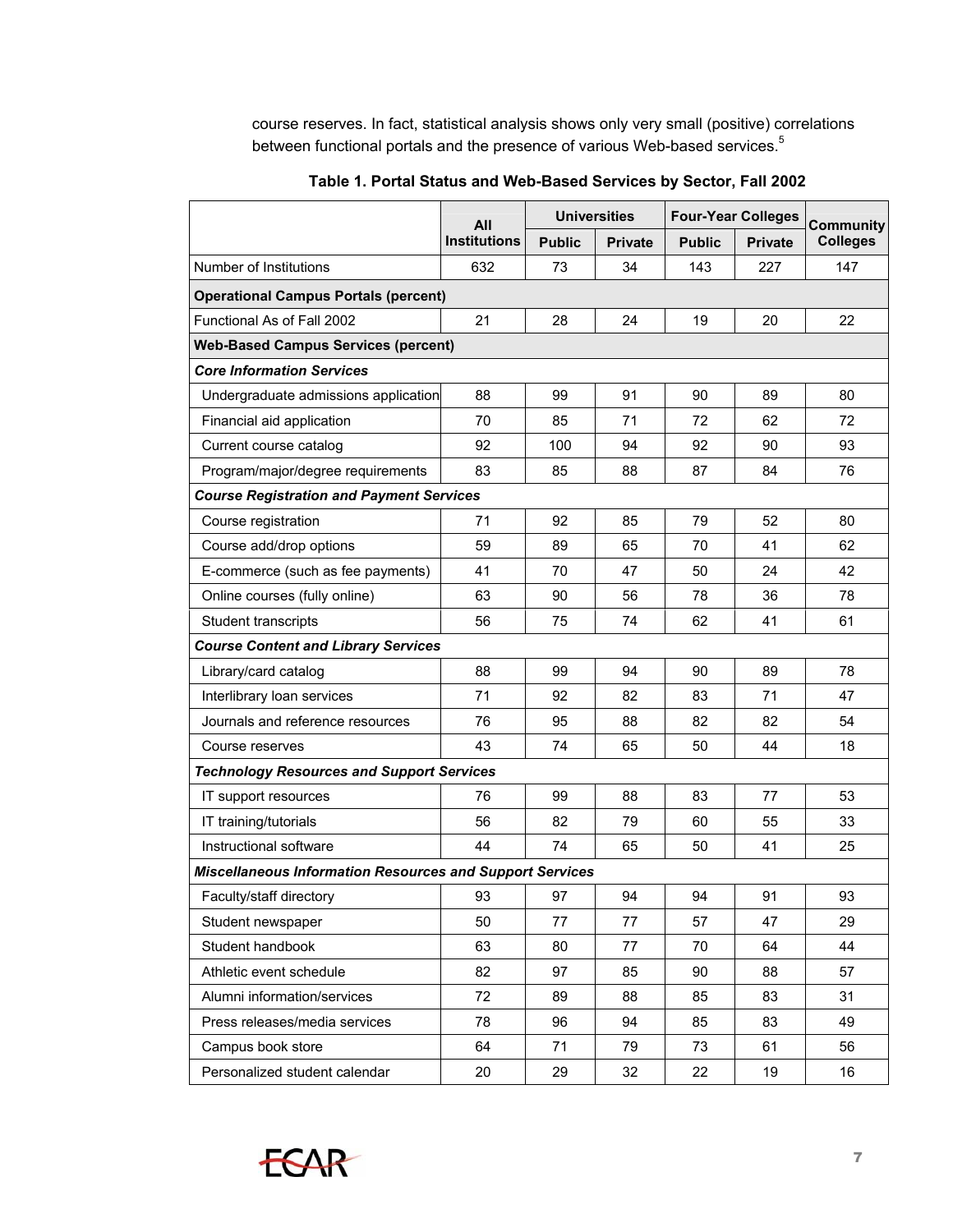That portal deployment appears to lag, not lead, the migration of campus resources and services to the Web is not surprising. Campuses began implementing Web-based services before the advent of portals. However, portal planning and deployment has provided a much needed organizing imperative: the intended sum (the campus portal) is greater than the parts (the individual service and resource components). The campus portal can (indeed, should!) provide added value in a multitude of ways—by organizing the individual services scattered across campus Web pages, serving as an institutional umbrella for reviewing and standardizing these services, providing an opportunity for a customized view of services, and enhancing a sense of community.

At the same time, aggregating and integrating various Web-based services under an initial or single sign-on campus portal requires careful and collaborative planning. The deployment challenge is significant because it requires individuals and institutions to explore and assess new technologies, integrate many data resources, implement security and privacy protection, resolve control and resource issues across many departments, and implement new institutional policies. Significant progress has been made, but challenges remain.

#### Web-Based Services by Sector

Table 1 reveals important similarities and differences with respect to the availability of Web-based services across the various sectors of American higher education. For example, across all sectors the most widely available Web-based campus services are faculty/staff directories (93 percent), current course catalog (92 percent), library/card catalog (88 percent), undergraduate admissions application (88 percent), and program/major/degree requirements (83 percent). In contrast, across all sectors the services least likely to be offered on the Web include personalized student calendars (20 percent), e-commerce services/fee payments (41 percent), course reserves (43 percent), and instructional software (44 percent).

Public universities generally provide more Web-based services than other sectors, leading on 22 of the 24 indicators of Web-based services presented in Table 1. Not surprisingly, private universities are second, followed by public four-year colleges. This most likely reflects the fact that these institutions, as a group, benefited from earlier and larger investments in IT than did other sectors. The size of public universities and the corresponding size and range of their (often specialized, sometimes competing) IT organizations frequently resulted in separate but simultaneous initiatives. For example, on some campuses individual service units, such as admissions, library, registrar, and alumni/development, developed specific Web-based services at their own pace, for their own Web pages, before—or even as—the campus began a larger, coordinated effort to plan for portal deployment.

Community colleges generally lag behind four-year colleges and universities on most Web-based service metrics, ranking last on 16 of the 24 indicators presented in Table 1. However, it is important to acknowledge that this sector has generally received less and later—support for IT infrastructure and investment than other sectors, both public and private. Yet, even under these resource constraints, community colleges are often on a par with public four-year institutions (and ahead of private four-year colleges) on six

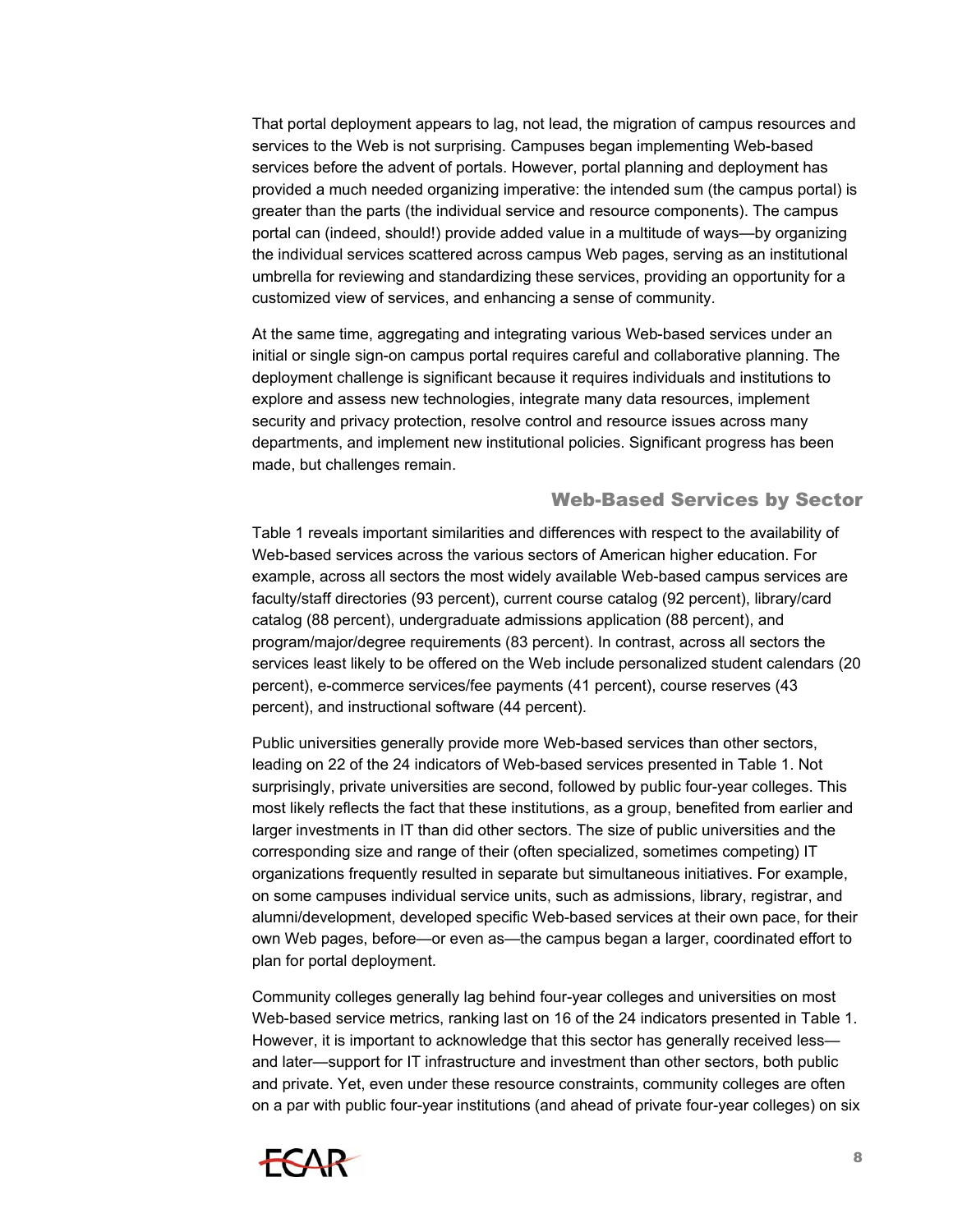Web-based student services: course registration, add/drop services, online courses, student transcripts, e-commerce/credit-card transactions, and financial aid applications. These core student services have been given high priority in community colleges and are essential to supporting their often large student populations, including many older, part-time, and commuting students.

Public institutions are more likely to offer online courses than are private colleges and universities. Ninety percent of public universities offer at least one complete online course, followed by community colleges (78 percent) and public four-year institutions (78 percent). In contrast, just over half (56 percent) of private universities and a third (36 percent) of private four-year colleges offer at least one complete online course as of fall 2002. Institutional size and mission, the decentralized management of departmental IT resources and online courses, and market opportunities in selected fields may help explain why public institutions are more likely to offer online courses than their private counterparts.

In contrast, private liberal arts colleges have demonstrated far less interest in online courses and degree programs. As of fall 2002, fewer than a fourth (24 percent) reported at least one complete online course. This is not surprising because many of these institutions embrace a "high touch" philosophy associated with more traditional classroom-based instruction supplemented by Internet resources. Indeed, within the cluster of four-year private colleges, which include both master's level institutions and more traditional liberal arts colleges, it is the private master's institutions that have been entrepreneurial about complete online Web-based courses and degree programs, often focused on graduate courses in business and education.

Processing Web-based credit card payments remains a challenge across all sectors. Although the percentage of institutions offering Web-based credit card services has risen dramatically in recent years (from 6 percent in 1998 to 41 percent in 2002), the overall number is generally low compared to other kinds of Web-based services. Two factors may help explain the low numbers for Web-based credit card payments.

- $\blacksquare$ Web-based fee payment, like portal planning, is a complex process involving many campus units. A full-service e-commerce option for tuition payments might also include the ability to pay accompanying fees for student activities, health services, lab supplies, departmental charges, campus parking, and perhaps even coursepacks from the book store or campus copy center. Each additional participant (parking, student health, library fines, activity fees, bookstore) involves an accounting allocation. In contrast, cash, check, or even credit card payments made by mail or at the counter in individual offices can be deposited directly into the appropriate departmental account. Consequently, these Web transactions involve specialized fund accounting that can also complicate deployment of Web-based credit card services.
- . Colleges and universities, like commercial enterprises, are required to pay transaction fees, ranging from one to two percent of the transaction, to the banks that process the credit card payments. Transaction fees on \$10 million (not to mention \$50 million or \$100 million for a very large institution) represent

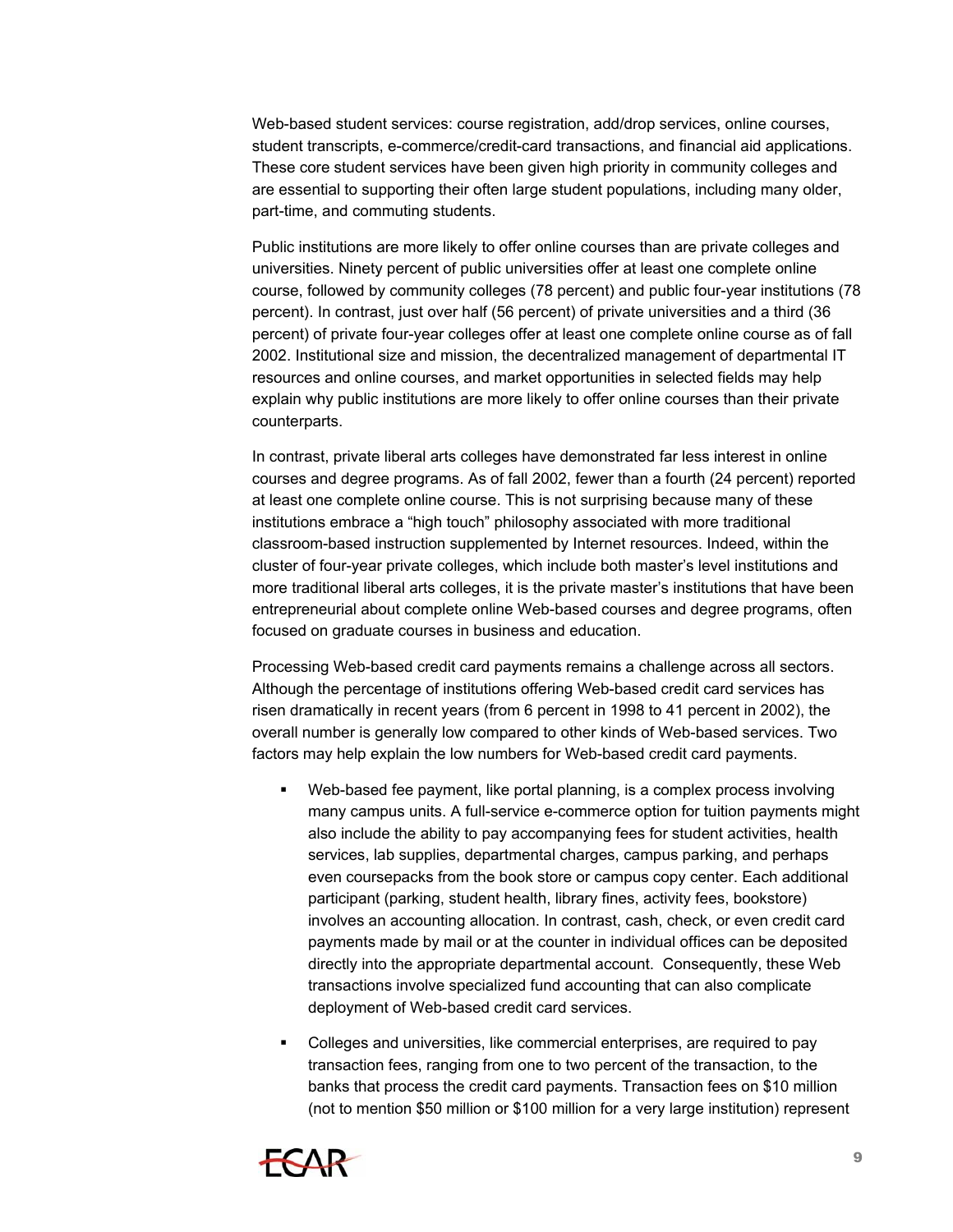significant dollars: many institutions view these transaction fees as "cash lost" rather than operating costs, even if a broader cost-benefit analysis shows other savings (such as eliminating bad checks, faster access to cash, and redeployment of personnel to other services). Moreover, these transaction fees do not include the initial acquisition and licensing fees for Web-based banking software. Finally, on some campuses there may also be concern about students taking on more debt with credit cards.

Web-based library services, as reflected in an online card catalog, are essentially ubiquitous across all sectors—operational at 90 percent or more of public and private four-year colleges and universities and available at three-fourths (78 percent) of community colleges. Similarly, online journals and reference resources are available in roughly 90 percent of universities and approximately 80 percent of four-year colleges, but limited to just over half (54 percent) of community colleges. Historically, librarians have been eager and effective advocates for migrating library databases to the Web, and many institutions began to convert paper-based card catalogs into digital databases well before the emergence of the Web. Consequently, efforts to migrate library databases into Web-based services posed fewer challenges for many institutions than did other kinds of Web-based services.

Other kinds of library resources and content services are less common, however, and show more variation across sectors. Not surprisingly, there are significant differences in the availability of online course reserves, ranging from three-fourths (74 percent) in public universities to less than one-fifth (18 percent) in community colleges. Certainly the complex internal and external issues that must be resolved to support online course reserves—publisher permissions, document conversion, posting and security, as well as the permission fees—demand resources that are more likely to be found in larger, frequently more affluent, institutions.

### What It Means to Higher Education

The path to providing campus portals and Web-based services is laden with reminders that the significant technology challenges confronting colleges and universities today are about more than products or managing the technology itself. The challenges ahead require the thoughtful and balanced deployment of both "high touch" and "high tech" resources. In the end, the service challenges focus on reaching consensus on institutional policies and priorities and then mobilizing people and resources to attain these service goals and objectives.

In this context, the campus discussion about portals has come full circle. Begun as a metaphor for describing online campus services, portals are now an organizational metaphor as well as an operational imperative for campus efforts to move resources and services to the Internet.

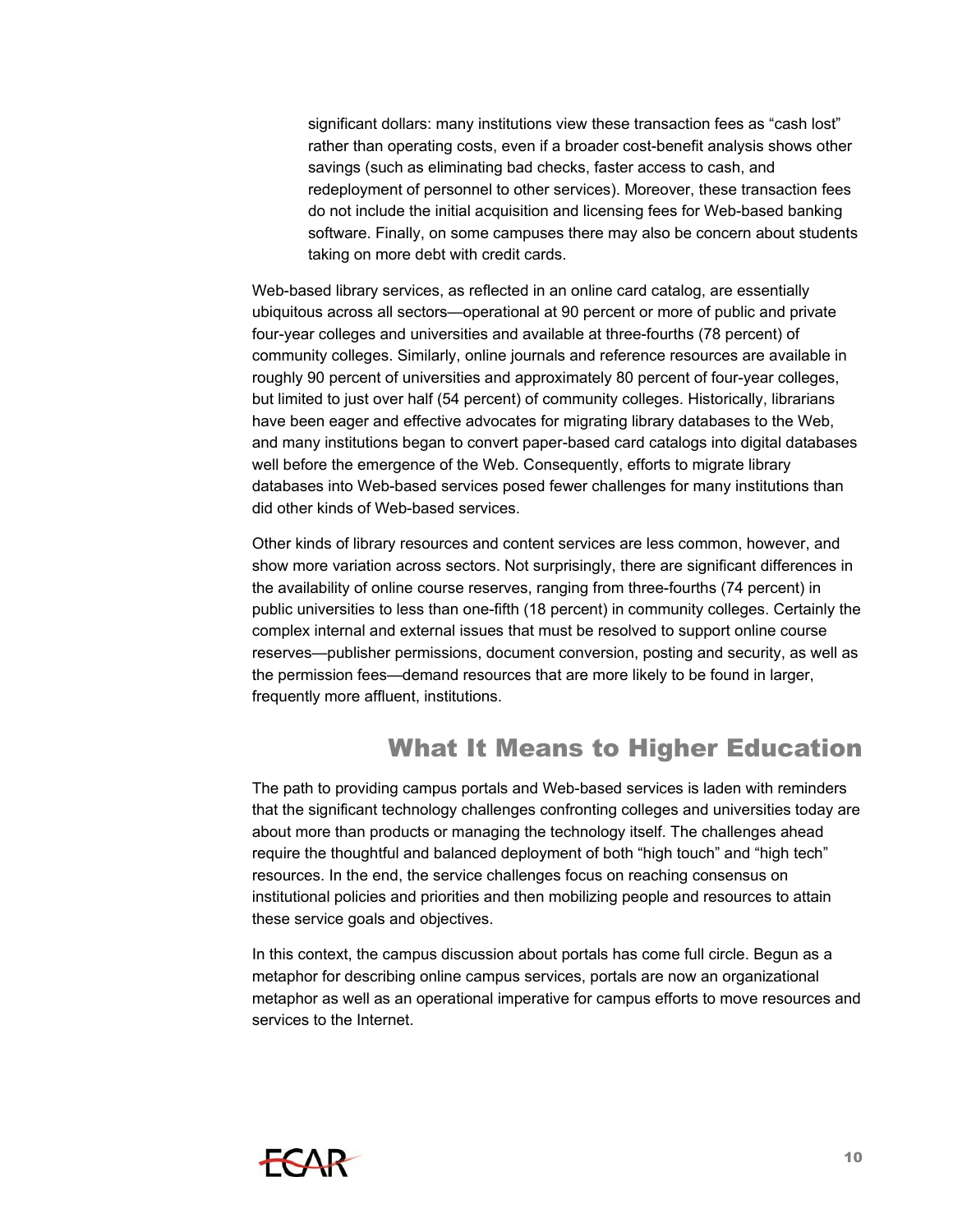# Key Questions to Ask

- $\mathbf{R}^{\text{max}}$ Does your institution have a strategic plan for portal deployment? Is the portal plan integrated into the IT strategic plan?
- Which Web-based services does your institution provide? Which services are not provided? Is there a plan for adding or enhancing Web-based services?
- $\blacksquare$ What services are most important, given your institution's mission and clientele? What services are most important, given student needs and expectations?
- How does your Web-based services portfolio compare to similar institutions, such as those in the same sector classification? Are the similarities and differences significant in the context of institutional mission, mandates, and student expectations?

### Where to Learn More

- : James P. Frazee, "Charting a Smooth Course for Portal Development," *EDUCAUSE Quarterly*, Vol. 24, No. 3, 2001, <<http://www.educause.edu/ir/library/pdf/eqm0134.pdf>>. This article won the 2002 *EDUCAUSE Quarterly* Contribution of the Year Award.
- Kenneth C. Green, *Campus Computing 2002: The 13th National Survey of Computing and Information Technology in American Higher Education* (Encino, Calif.; Campus Computing, December, 2002), <[http://www.campuscomputing.net/>](http://www.campuscomputing.net/).
- Richard N. Katz and Associates, *Web Portals and Higher Education* (San Francisco: Jossey-Bass, 2002), <[http://www.educause.edu/ir/library/html/pub5006.asp>](http://www.educause.edu/ir/library/html/pub5006.asp).
- Portals Community [<http://www.portalscommunity.com/](http://www.portalscommunity.com/)> has focused on planning and deployment issues affecting portal plans in corporate environments.
- **Portals Magazine** <<http://www.portalsmag.com/>> is also focused primarily on corporate portals.
- Additional materials regarding portal planning, development, deployment, and support are available from various companies, academic organizations, and consortia that provide portal tools and technologies.

# Endnotes

1. Richard N. Katz, "It's a Bird, It's a Plane, It's a … Portal?" in *Web Portals and Higher Education,* Richard N. Katz and Associates (San Francisco: Jossey-Bass, 2002), <[http://www.educause.edu/ir/library/pdf/pub5006d.pdf>](http://www.educause.edu/ir/library/pdf/pub5006d.pdf).